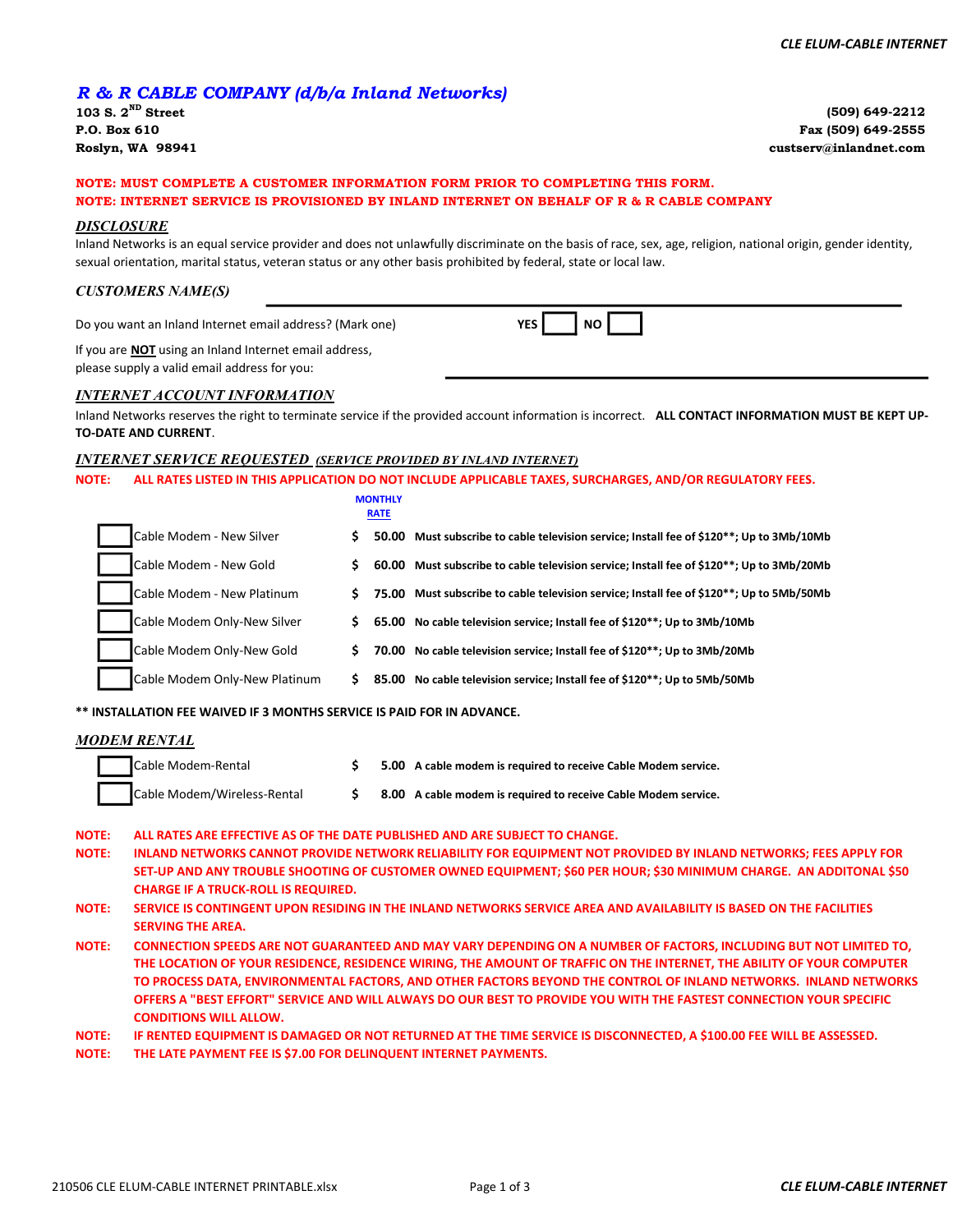## R & R CABLE COMPANY (d/b/a Inland Networks)

(Lower case only)

103 S.  $2^{ND}$  Street P.O. Box 610

(509) 649-2212 Fax (509) 649-2555 Roslyn, WA 98941 custserv@inlandnet.com

#### INLAND NETWORKS RESERVES THE RIGHT TO TERMINATE SERVICE IF THE PROVIDED ACCOUNT INFORMATION IS INCORRECT. ALL CONTACT INFORMATION MUST BE KEPT UP-TO-DATE AND CURRENT.

CUSTOMERS NAME

#### USERNAME AND PASSWORD (Please complete if you answered " YES " to an Inland Internet email address)

Username and Password MUST meet requirements (below) or the Internet service connection will be delayed pending compliance

Username:

Password:

(Underline Capital letters. Distinguish between 0, O, 1, I & l clearly.)

#### USERNAME/PASSWORD REQUIREMENTS

#### USERNAME

A name with a minimum of three (3) and a maximum of sixteen (16) letters and/or numbers. A username, though it may contain numbers, must start with a letter. After the first letter, it may contain any combination of letters and numbers. No punctuation, spaces, hyphens or special characters may be included in the username. All letters must be in lower case (little letters). Your email address is a combination of your username and the "domain" name of the Internet server. (Example: johndoe99@inlandnet.com)

#### PASSWORD

A "word" that is a combination of eight (8) to sixteen (16) charactes. The password MUST contain at least three of the four following type characters: 1) uppercase or capital letters; 2) lowercase or little letters; 3) numbers; and 4) special or dingbat characters. Inland Internet suggests the following:

- > DO NOT USE your name in any form.
- > DO NOT USE your first or last name in any form.
- > DO NOT USE your spouses or child's name.
- > DO NOT USE other information easily obtained about you like your license plate number, telephone number, social security number, street address, vehicle type, etc…
- > USE a password that you can remember. (Examples: Free4ALL, Comp#1a)(Please do not use these examples)

After the availability of your username and password are checked and your account has been activated, a customer service representative will attempt to contact you.